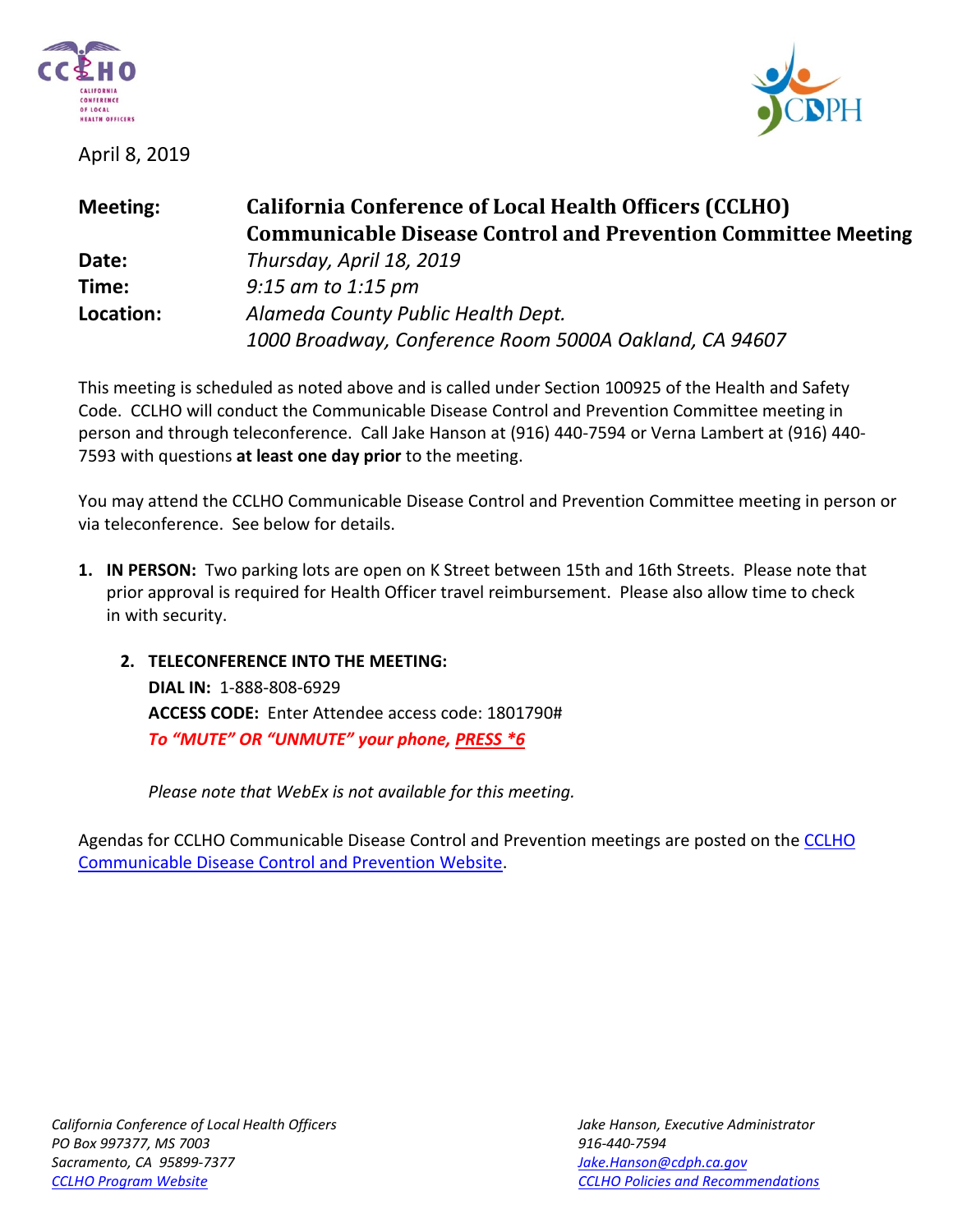## **CCLHO COMMUNICABLE DISEASE CONTROL AND PREVENTION AGENDA**

### **9:15 am: Co-Chairs Report**

 *Erica Pan, MD, MPH, Alameda; and Barbara Cole, RN, PHN, MSN, Riverside*

- Introductions
- *Action Item: Approval of Minutes: (February 2019)*
	- o Discussion
	- o Public Comment
	- o Vote
- Board Action Items/Updates
	- o SB1152
	- o Title 17 2500 & 2505 changes
	- $\circ$  Influenza season end date consideration of extension beyond 4/30
	- o Discussion
	- o Public Comment
- Other Items and Updates
	- o EHR Access Taskforce Update
	- o Discussion
	- o Public Comment

## **9:35 am: Center for Infectious Diseases (CID) Update, California Department of Public Health (CDPH)**

Center and Division Update, *Gil Chavez, MD, MPH, Deputy Director, CID, CDPH*

- o Discussion
- o Public Comment

### **9:45 am: Legislative Stakeholder Updates**

 *Health Officer Association of California (HOAC) – Kat DeBurgh, MPH, Executive Director*

- Update on joint CCLHO/HOAC/CHEAC CD budget request & next steps
- Update on clean-up for EH AB 626 legislation
- SB 276 (Pan) Med exemptions
- AB 262 (Gloria) Local health officers: communicable diseases
- AB 1711 (Santiago) Homeless populations: Disease outbreak
- Other CDCP relevant bills affecting health officer duties
	- o Discussion
	- o Public Comment

### **10:05 am: Legislative Discussion**

*Erica Pan, MD, MPH, Alameda, Committee Co-Chair*

- Legislative ideas for 2019 and future years
	- o Discussion
	- o Public Comment
- *Action item: AB 283 (Chu) CalWORKs: immunizations: truancy*
	- o Discussion
	- o Public Comment
	- o Vote
- *Action item: (AB 294) Correctional facilities: gassing* 
	- o Proposed amendment language
	- o Discussion
	- o Public Comment
	- o Vote
- *Action item: AB 1683 (Arambula) Sexually transmitted diseases: prevention and control*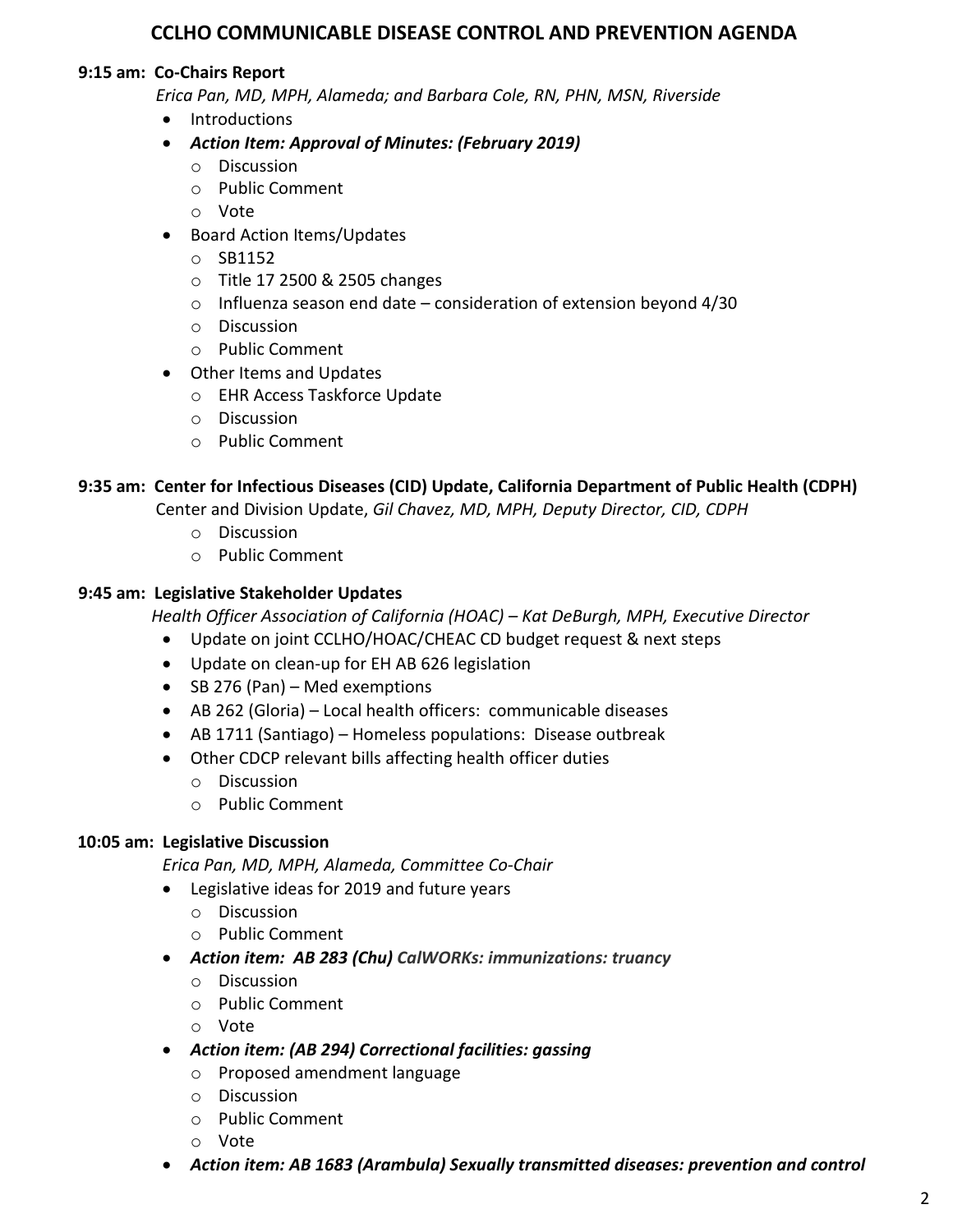- o Discussion
- o Public Comment
- o Vote
- *Action item: SB 159 (Wiener) HIV: preexposure and postexposure prophylaxis*
	- o Discussion
	- o Public Comment
	- o Vote
- *Updates: H&S code 121070 – notification of communicable diseases to custody* 
	- o Discussion
	- o Public Comment

#### **10:40 am: Action item**: **7th grade vaccinations requirements**

- o Discussion
- o Public Comment
- o Vote

### **11:00 am: Clinical Lab Technical Advisory Committee (CLTAC) update**

- o Proposed Public Health Lab regulations amendment recommendations
- o Discussion
- o Public Comment

### **11:20 am: BREAK**

### **11:35 am: Tuberculosis Update**

- Branch Update *Jennifer Flood, MD, MPH, Chief, Tuberculosis Control Branch*
- CA Tuberculosis Controllers Association (CTCA) Report
	- o Discussion
	- o Public Comment

### **11:45am: Immunizations Update**

 *Sarah Royce, MD, MPH, Chief, Immunization Branch*

- o MediCal proposed Quality Measures updates
- o Discussion
- o Public Comment

### **11:55 am: Infectious Diseases Update**

- Branch Update *Duc Vugia, MD, Chief, Infectious Diseases Branch*
- CA Association of Communicable Disease Controllers (CACDC) Report
	- o Discussion
	- o Public Comment

### **12:05 am: Sexually Transmitted Diseases Update**

- Branch Update *Chief, Sexually Transmitted Diseases Control Branch*
- Adult Viral Hepatitis *Rachel McLean, MPH, Hepatitis Coordinator*
	- o Discussion
	- o Public Comment

### **12:15 pm: Correctional Health Care Services Update**

*Janet Mohle-Boetani, MD, MPH California Correctional Health Care Services*

o Discussion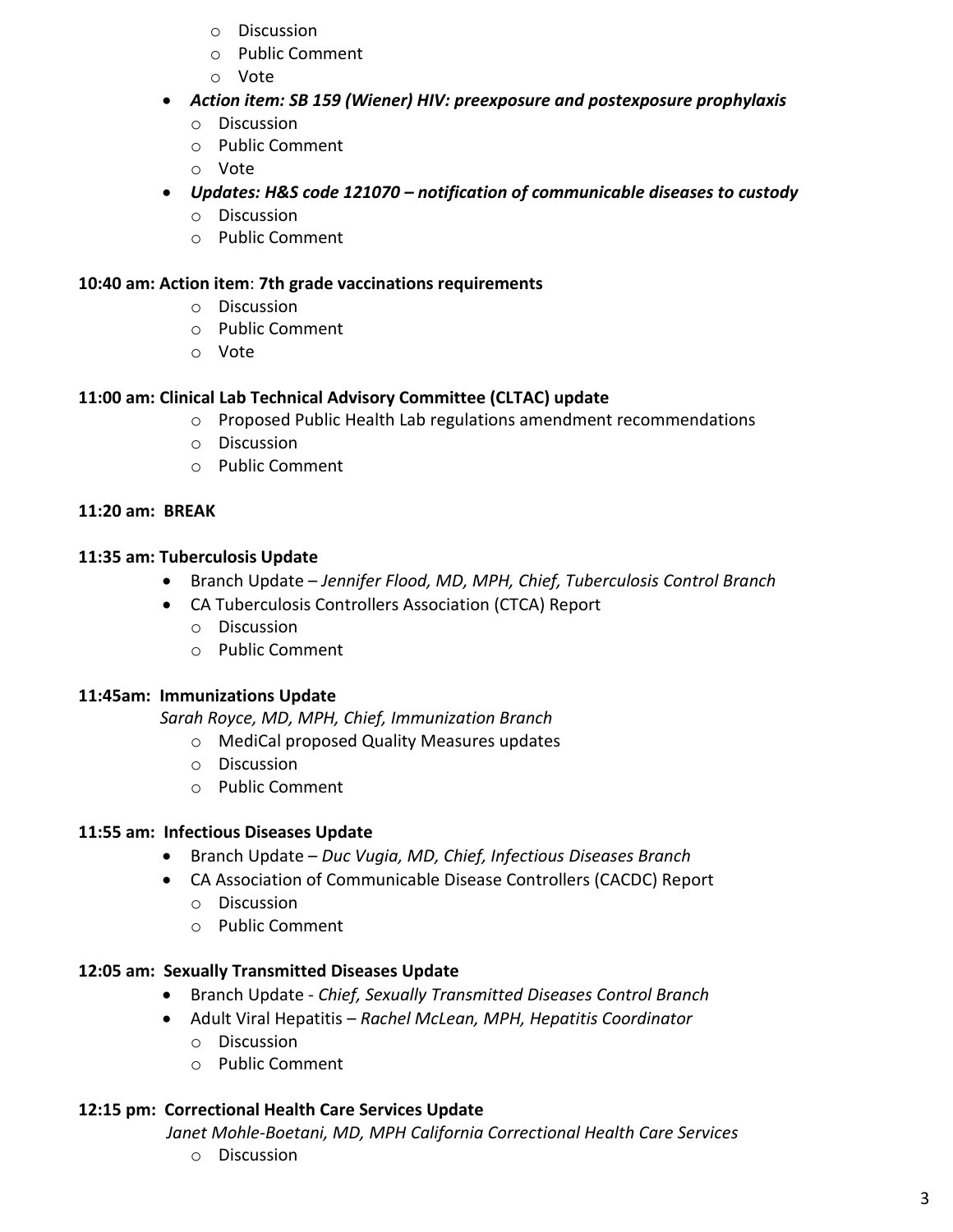o Public Comment

# **12:25 pm: Infectious Diseases Laboratory Update**

- Branch Update *Katya Ledin, PhD, Chief, Infectious Diseases Laboratory Branch, CDPH*
- CA Association of Public Health Laboratory Directors (CAPHLD) Report Discussion
	- o Status of workgroup to address modern guidelines for PH labs
	- o Discussion
	- o Public Comment

# **12:35 pm: Healthcare Associated Infections Update**

 *Erin Epson, MD, Assistant Chief, Healthcare Associated Infections Program*

- o Discussion
- o Public Comment

# **12:45 pm: Communicable Disease Emergency Response Update**

*Juan Ruiz, MD, MPH, Dr.PH, Chief, Communicable Disease Emergency Response Program (CDER); Deniz Dominguez, MHS, Program Manager, CDER*

- Update on CalREDIE
	- o Updates on HIV reporting
	- o Status of e CR Reporting
	- o Status of pilot for sharing data across LHJs
	- o Distribution of survey and next steps
	- o Discussion
	- o Public Comment

# **12:55 pm: HIV/AIDS Update**

- Office Update: *Phillip Peters, MD, Chief, Office of AIDS*
- California STD HIV Controllers Association (CSHCA) Report
	- o Discussion
	- o Public Comment

## **1:05 pm: Agenda Items for Future Meetings**

- Review list of potential agenda item topics
- Future joint meetings Environmental Health  $10/17$  (tentative)
- Potential joint meeting MCAH, Health Equity
	- o Discussion
	- o Public Comment

# **1:10 pm: Public Comment for Items not on the Agenda**

## **1:15 pm: Adjourn**

# **Next Meeting: June 20, 2019 in Sacramento**

# **Additional Meeting Locations:**

Long Beach Department of Health and Human Services 2525 Grand Avenue, Room 280 Long Beach, CA 90815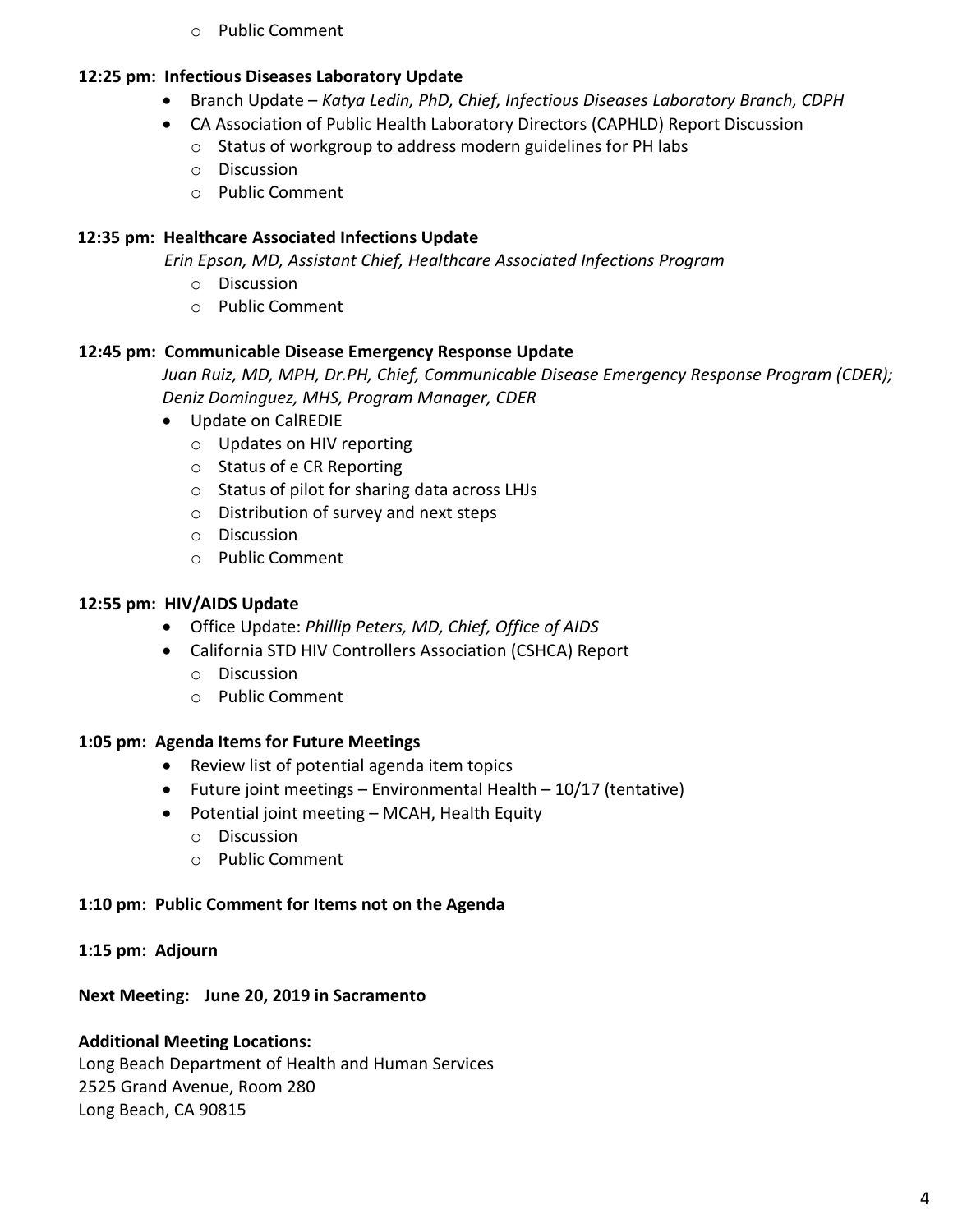### **CCLHO Communicable Disease Control and Prevention Committee Co-Chairs**

Erica Pan, MD, MPH, Alameda Barbara Cole, RN, PHN, MSN, Riverside

## **Affiliates**

California Association of Communicable Disease Controllers (CACDC) California Association of Public Health Laboratory Directors (CAPHLD) California STD HIV Controllers Association (CSHCA) California Tuberculosis Controllers Association (CTCA) Directors of Public Health Nursing (DPHN) Mosquito and Vector Control Association of California (MVCAC)

### **California Department of Public Health and Other State Department Staff**

Karen Smith, MD, MPH, Director and State Public Health Officer Susan Fanelli, Chief Deputy Director, Policy & Programs Gil Chavez, MD, MPH, Deputy Director, Center for Infectious Diseases Monica Wagoner, Deputy Director, Legislative and Governmental Affairs Paul Kimsey, PhD, State Public Health Laboratory Director James Watt, MD. MPH, Division Chief, Division of Communicable Disease Control Rick Kreutzer, MD, MPH, Division Chief, Division of Environmental and Occupational Disease Control Karen Mark, MD, MPH, Chief, Office of AIDS Heidi Bauer, MD, MPH, Chief, STD Control Branch Duc J. Vugia, MD, MPH, Chief, Infectious Disease Branch Jennifer Flood, MD, MPH, Chief, Tuberculosis Control Branch Sarah Royce, MD, MPH, Chief, Immunization Branch Katya Ledin, PhD, Chief, Infectious Diseases Laboratory Branch Lynn Janssen, Chief, Healthcare Associated Infections Program Juan Ruiz, MD, MPH, Dr.PH, Chief, Communicable Disease Emergency Response Program Vicki Kramer, PhD, Chief, Vector-Borne Disease Section Curtis Fritz, DVM, State Public Health Veterinarian, Veterinary Public Health Section Janet Mohle-Boetani, MD, MPH, Deputy Medical Executive, CA Correctional Health Care Services

### **Other Stakeholders**

Kat DeBurgh, MPH, Health Officers Association of California

## **NOTICES**

*Please note that in accordance with the Bagley-Keene Open Meetings Act, this meeting is open to the public. The order of consideration of matters on this agenda may be changed without prior notice. While CCLHO intends to webcast this meeting, it may not be possible to webcast the entire meeting due to limitations on resources.*

*The public shall be given the opportunity to address each listed agenda item before or during discussion or consideration by CCLHO members and prior to CCLHO members taking any action on said item. Members of the public will be provided appropriate opportunities to comment on any issue before CCLHO, but the CCLHO President may, at his or her discretion, apportion available time among those who wish to speak. Individuals may appear before CCLHO to discuss items not on the agenda; however, CCLHO can neither discuss nor take official action on these items at the time of the same meeting. (Government Code sections 11125, 11125.7)*

## **Americans with Disabilities Act (ADA)**

For individuals with disabilities, CDPH will provide assistive services such as sign-language interpretation, real-time captioning, note takers, reading or writing assistance, and conversion of training or meeting